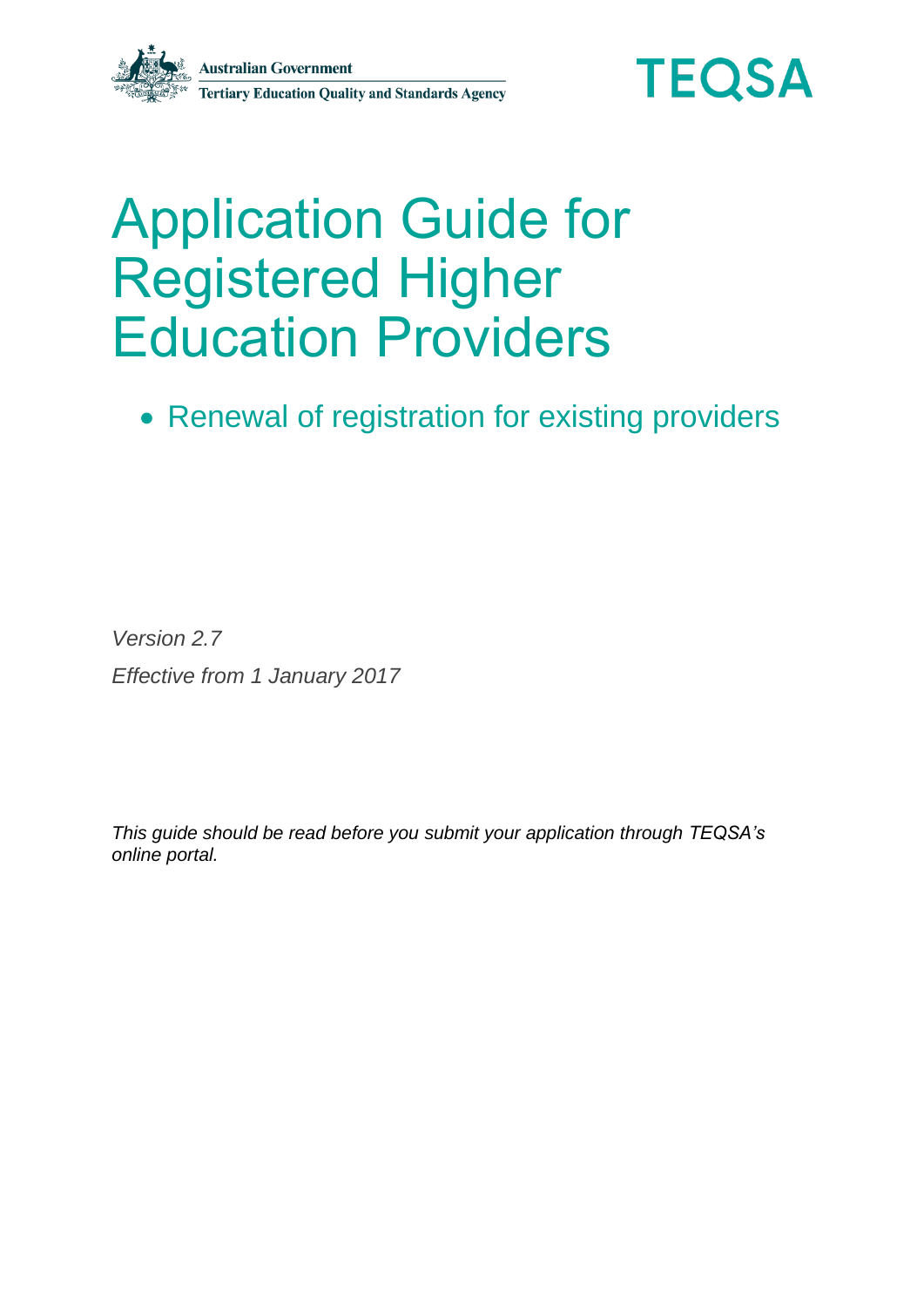## **Contents**

<span id="page-1-0"></span>

| Table 1: Renewal of registration – core assessment scope and indicative evidence |  |
|----------------------------------------------------------------------------------|--|
|                                                                                  |  |
| Additional information required for a renewal of registration application  17    |  |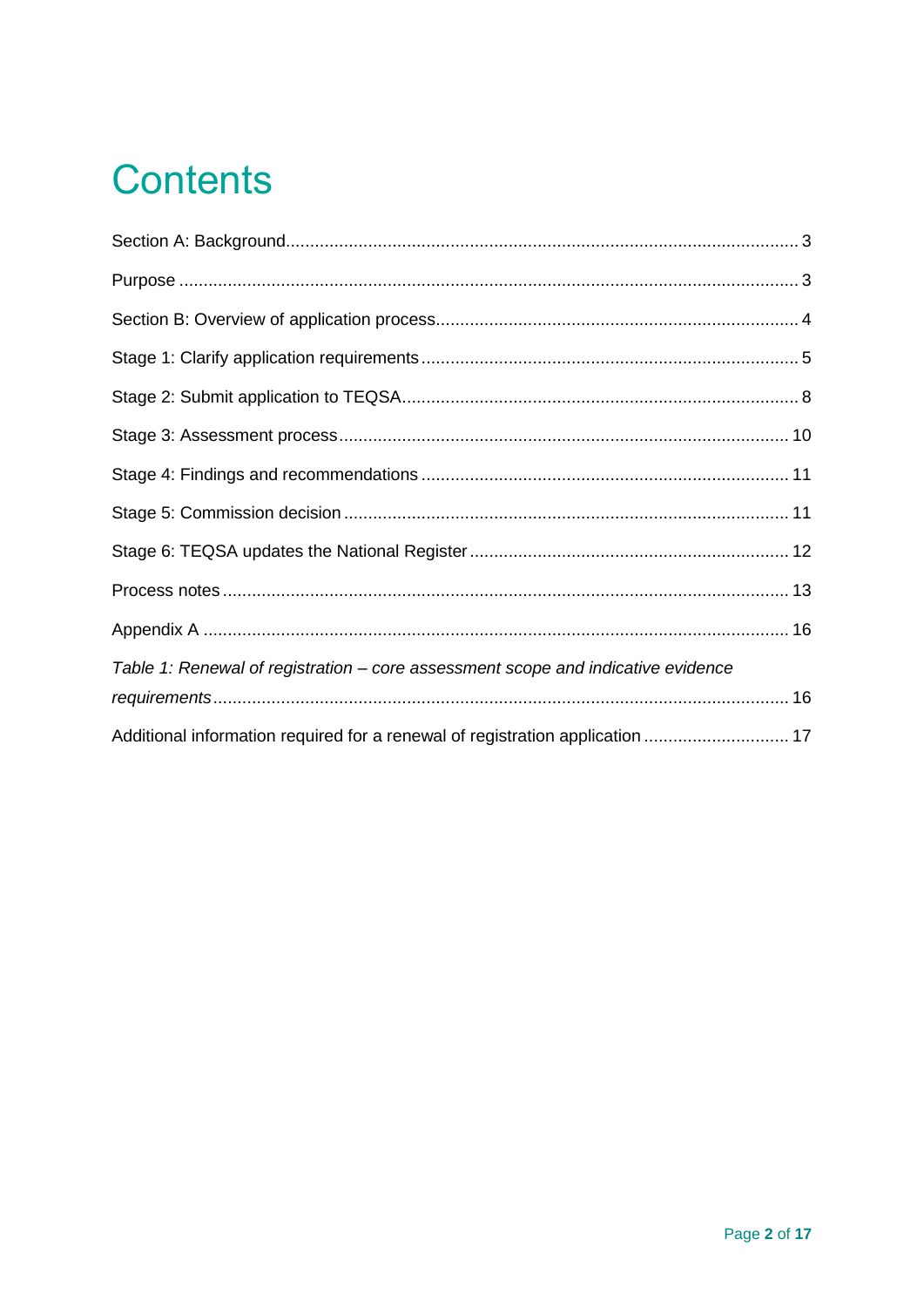# Section A: Background

### <span id="page-2-0"></span>**Purpose**

-

This guide provides information about and explains the process registered higher education providers will need to follow when applying to the Tertiary Education Quality and Standards Agency (TEQSA) for renewal of registration.

Applications for renewal of registration are considered under Part 3, Division 3 of the *Tertiary*  Education Quality and Standards Agency Act 2011 (TEQSA Act)<sup>1</sup>.

TEQSA may renew a provider's registration if it is satisfied that the provider continues to meet the relevant Standards in the *Higher Education Standards Framework (Threshold Standards) 2015* (HES Framework). TEQSA will use a range of information to reach its decision, including information submitted by the provider with its application.

In determining the scope of this information, TEQSA will use the differentiated model (known as the 'core+' model), as explained in Section B of this guide. All applicants will be required to submit minimum evidence relating to a set of core Standards. The minimum evidence for each application type is outlined in general in the tables in Appendix A. Some providers will be asked to submit evidence against other selected Standards on a case-by-case basis, according to risk and regulatory track record. The specific evidence required for your individual case will be documented by TEQSA in the form of the Confirmed Evidence Table for Renewal of Registration, and sent to you.

For assistance in understanding the requirements of the HES Framework, providers should refer to the guidance on TEQSA's website in the first instance, which includes an overview of each Domain of the HES Framework and detailed guidance notes on particular topics [\(http://www.teqsa.gov.au/teqsa-contextual-overview-hes-framework\)](http://www.teqsa.gov.au/teqsa-contextual-overview-hes-framework).

<sup>1</sup> The complete TEQSA Act is available from: [https://www.legislation.gov.au](https://www.legislation.gov.au/Details/C2016C00888)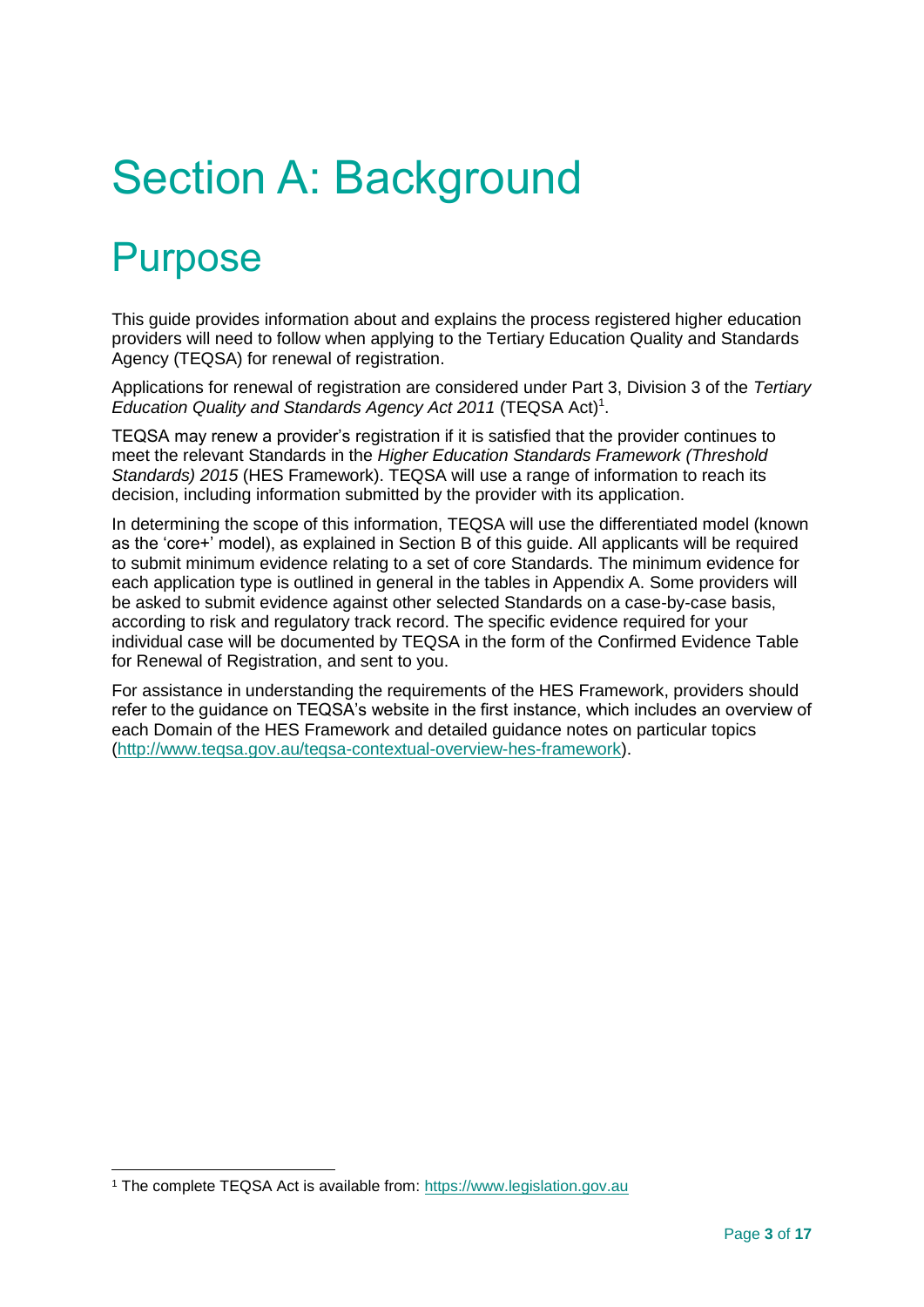# <span id="page-3-0"></span>Section B: Overview of application process

### Process overview

| <b>Stage 1</b> - Clarify application and evidence requirements and the scope of<br>assessment with your TEQSA case manager. Note: your case manager will<br>contact you for preliminary discussions at least six months before your<br>submission is due | <b>Applicant</b><br>and<br><b>TEQSA</b> |  |
|----------------------------------------------------------------------------------------------------------------------------------------------------------------------------------------------------------------------------------------------------------|-----------------------------------------|--|
| <b>Stage 2</b> — Submit your application to TEQSA in the approved form, with<br>the required evidence as confirmed by TEQSA (based on the Confirmed<br>Evidence Table) and the assessment fee                                                            | <b>Applicant</b>                        |  |
| <b>Stage 3</b> - Assessment by TEQSA<br>TEQSA staff assess the application and document their findings                                                                                                                                                   | <b>TEQSA</b>                            |  |
| <b>Stage 4</b> — TEQSA sends draft findings to the applicant for comment (only<br>in the case of an adverse outcome). Relevant comments will be taken into<br>account by the TEQSA Commission in arriving at its decision                                | <b>TEQSA</b>                            |  |
| <b>Stage 5</b> - Decision is made<br>TEQSA notifies the provider of the outcome of the assessment                                                                                                                                                        | <b>TEQSA</b>                            |  |
| <b>Stage 6</b> - TEQSA updates the National Register in accordance with the<br>outcomes of the assessment                                                                                                                                                | <b>TEQSA</b>                            |  |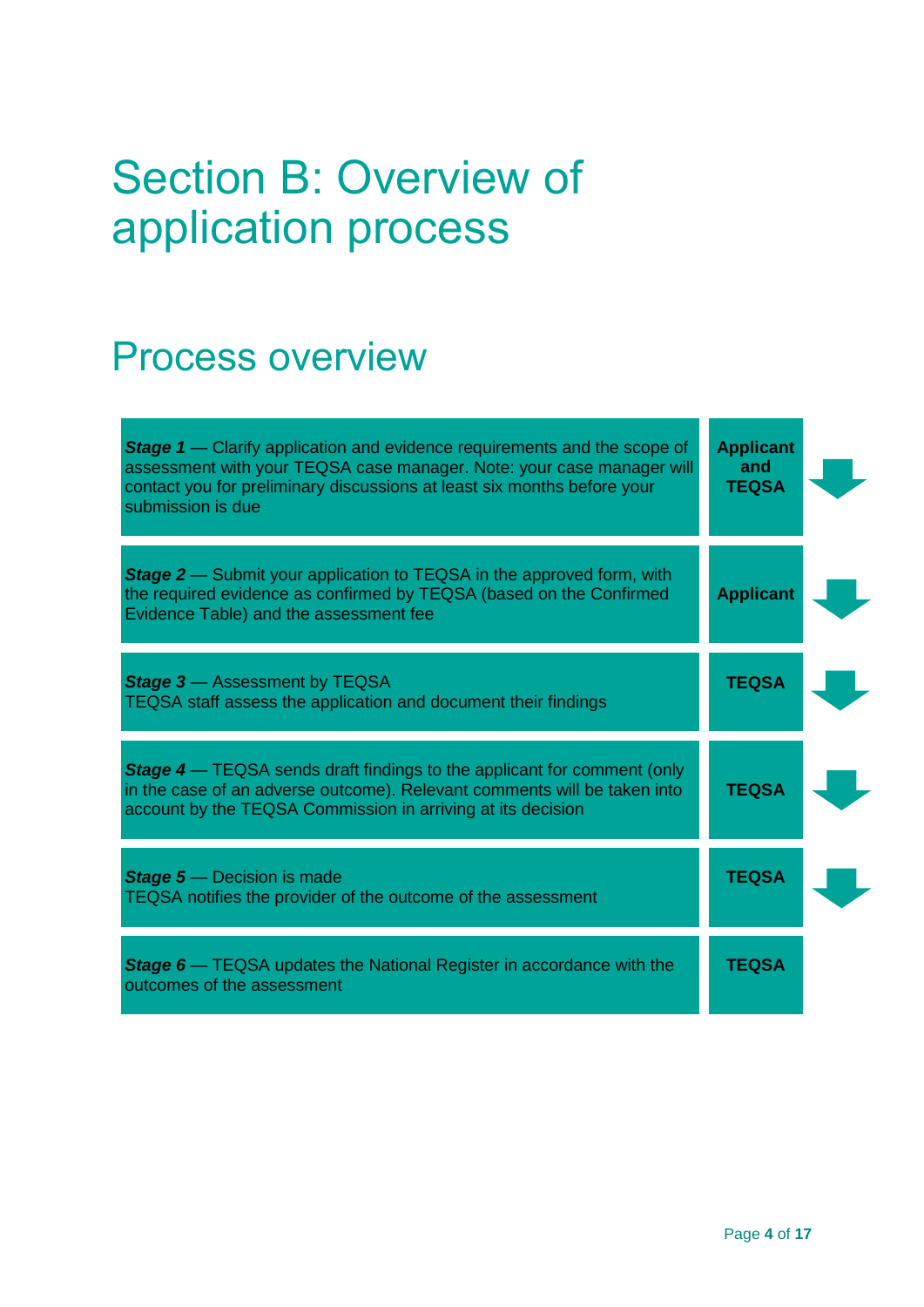## <span id="page-4-0"></span>Stage 1: Clarify application requirements

#### 1.1 Pre-submission liaison with your case manager

Your case manager will contact you for preliminary discussions in order to clarify application and evidence requirements, and the scope of assessment, before you start preparing your application. This should happen at least six months before the due date of the renewal application (the 'submission' date).

In these discussions, your case manager will:

- help you to plan the timeframe for your application, aligning any other applications where practical
- discuss the scope of the assessment and evidence you are required to submit with your application, advising you of the most useful information to submit and helping you to use existing documentation wherever possible
- clarify if TEQSA already has some of the required information and check if it is still current and relevant, and
- help you to plan future application processes including timeframes, relating, for example, to a change of provider category or self-accrediting authority.

To prepare for these discussions, send the case manager a list of available reports in the categories listed in Table 1 in Appendix A below, to facilitate final selection.

After these initial discussions, TEQSA will then advise you in writing (using the Confirmed Evidence Table for Renewal of Registration) as to the scope of assessment, that is, whether the scope is the core only or if you will be assessed against an extended set of Standards, and, if so, which additional Standards (refer to Section 1.2 of this guide for a more detailed explanation).

Applications for renewal of registration should be submitted to TEQSA *at least 180 calendar*  days before your current registration period is due to end. If you cannot meet this timeframe you must contact your case manager as early as possible before the 180-day period. Any shortening of the 180-day period is at TEQSA's discretion.

If you are registered with both the Australian Skills Quality Authority (ASQA) and TEQSA, your case manager will explore the feasibility of a jointly-managed regulatory process for renewing registration through TEQSA and renewing registration as an NVR Registered Training Organisation through the ASQA.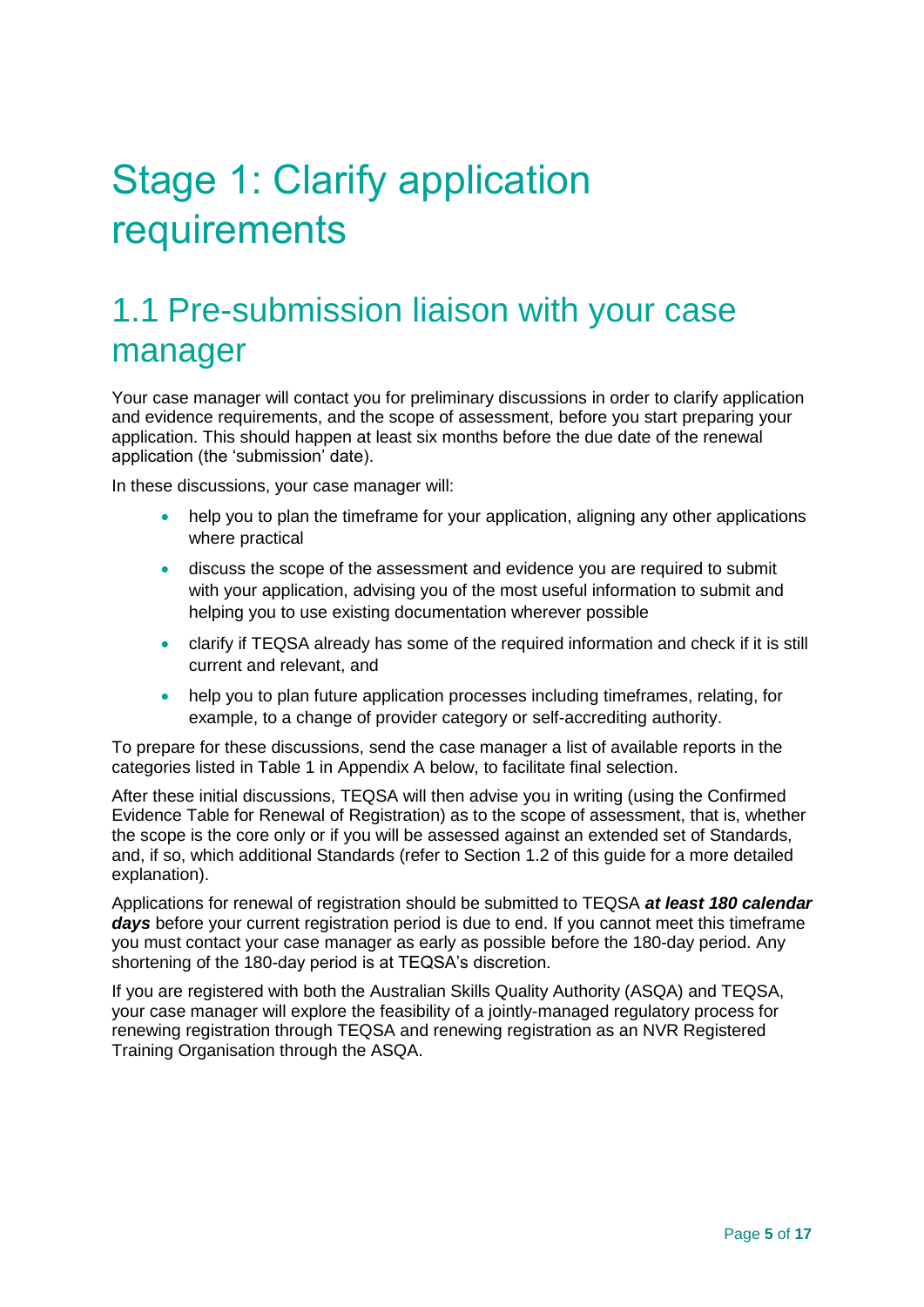#### 1.2 Core assessment scope and minimum evidence requirements

The core assessment scope for renewal of registration applications will be against the Standards listed in Table 1. As a minimum, you will be required to submit evidence related to these Standards. In your application, you are encouraged to use URLs and hyperlinks where possible for information that TEQSA can easily download from your website.

The lists of evidence in the Table are a reference for the minimum information required.

The focus of core assessments will be internal and external reviews, and reporting. Where TEQSA establishes that credible reviews and periodic internal reporting provide sufficient assurance that a provider meets the Standards, it will not be necessary to seek further evidence. TEQSA will generally seek examples of reporting and review outputs that are part of your regular governance and quality assurance cycle, rather than ones specifically commissioned for a TEQSA re-registration application.

#### 1.3 Extension of assessment scope and additional evidence

#### Confirmation of extension

After the pre-submission (i.e. initial) discussions, your case manager will advise you in writing if the assessment will be extended beyond the core Standards. This written advice will include the assessment scope and reasons for the extension, and will detail the specific evidence sought by TEQSA in the application (using the Confirmed Evidence Table for Renewal of Registration).

TEQSA may decide to extend the scope of your assessment at any time after the presubmission discussions. For example, this may happen if TEQSA identifies a significant risk of non-compliance with the HES Framework as a result of:

- evidence submitted with your application, or
- new evidence as the result of a particular event.

In these instances, your case manager will advise you as soon as possible of the extended scope and additional evidence required for further assessment.

#### Reasons for extension

The reasons TEQSA may extend your scope of assessment for renewal of registration include:

 if the most recent TEQSA risk assessment assigned a red (high) or orange (moderate) rating for your Risk to Students and/or Risk to Financial Position, or in exceptional circumstances, if you have been evaluated as at low risk of non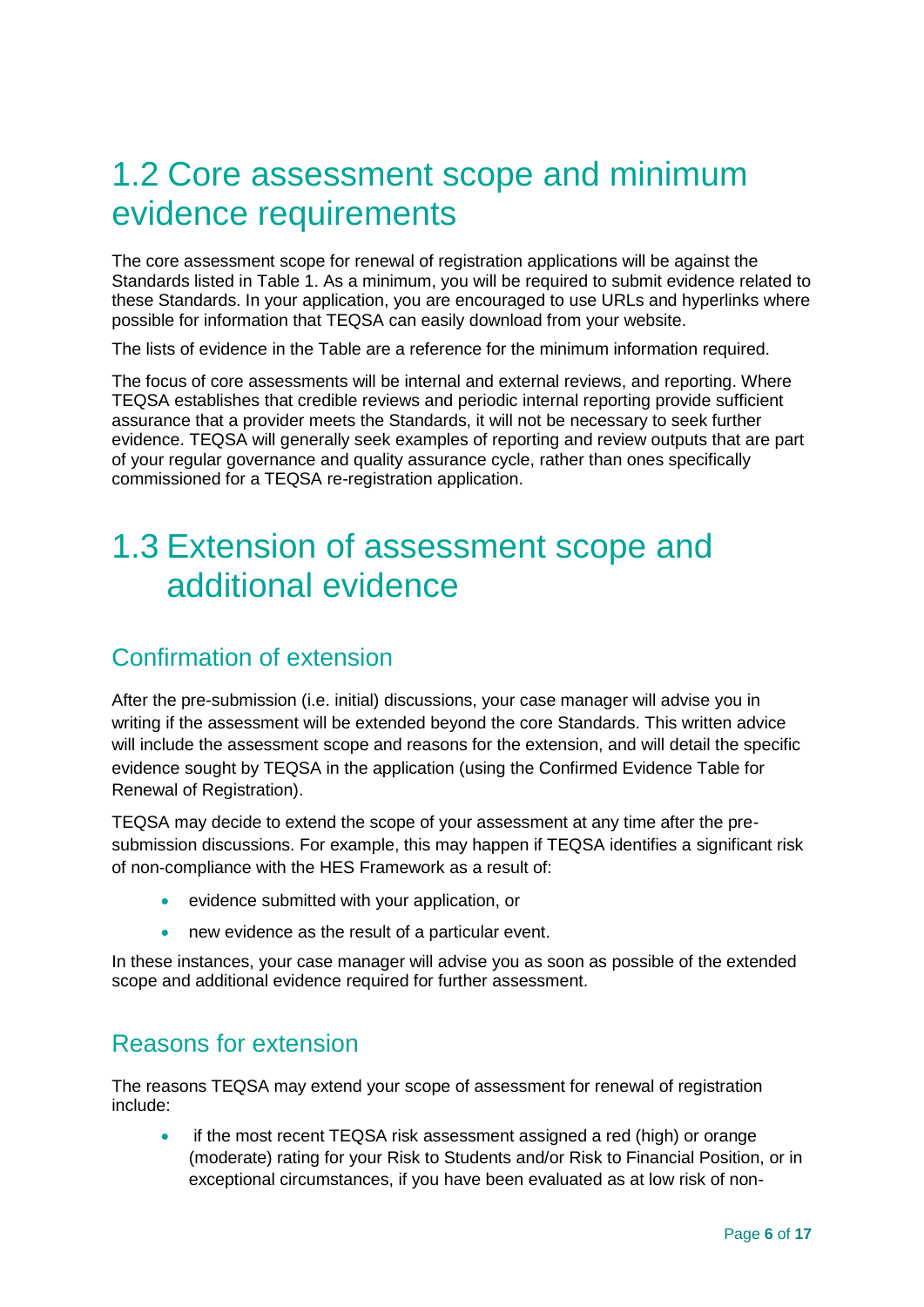compliance overall, but TEQSA has identified a significant trend or specific issue that requires consideration

- if a significant issue has been raised in your regulatory history in the most recent registration period; for example, an application has been rejected, you have had conditions imposed, you have been required to undergo formal reporting, or other sanctions have been applied
- recent review reports are not available relating to a core Standard, or
- you have graduated fewer than three higher education student cohorts in Australia.

In most cases, the extended scope of assessment will be related to a specific Standard or cluster of Standards. Therefore, discrete and targeted additional evidence will be required. For example, in a case where:

- a provider has a history of elevated attrition rates, it may be necessary to seek evidence beyond the core Standards, for example evidence relating to Sections 1.1 (Admission), 1.3 (Orientation and Progression) and Domain 3 (Teaching)
- delivery with other parties has been identified as a significant risk, it may be necessary to seek evidence relating to Section 5.4
- issues relating to academic standards have been identified (including for example English language proficiency of students or graduates), it may be necessary to seek evidence beyond the core Standards, for example evidence relating to Section 1.4 (Learning Outcomes) and Domain 3 (Teaching)
- a provider is undertaking research and/or delivering Higher Degrees by Research (HDRs) in one or more fields of education, it may be necessary to seek evidence that the requirements of Sections 4.1 and 4.2 are being met, for example by maintaining a supervisory and study environment of research activity or other creative endeavor, inquiry and scholarship. This may include seeking evidence that staff in the relevant fields are research-active, or
- student teachers are being placed into schools or the provider has responsibility for students under the age of 18, compliance with working with children checks may be reviewed relating to Sections 2.3 and 5.4.

*The pre-submission discussions with your case manager will help you to identify specific evidence needed for your application. Following these discussions, your case manager will advise you in writing as to the extent and nature of the standards to be assessed and the evidence requirements. This information will be provided in the form of the Confirmed Evidence Table for Renewal of Registration. The communication will also include details of agreed timeframes for the application to be submitted to TEQSA.*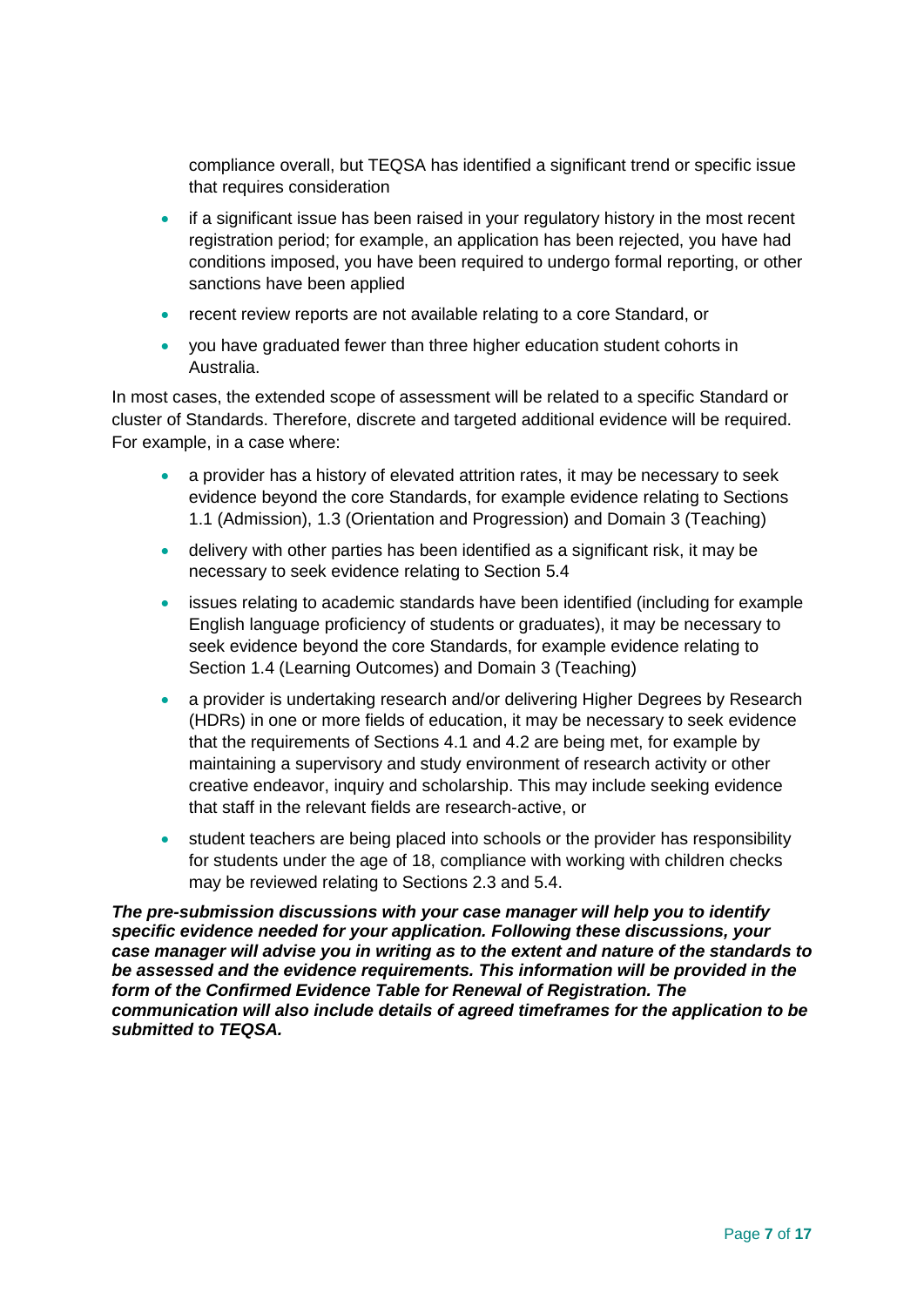### 1.4 Concurrent renewal of CRICOS registration

If you choose to renew your CRICOS registration at the same time as submitting a renewal of registration application, discuss a suitable joint process with your case manager. It may be possible to adjust the due dates for renewal applications to accommodate concurrent submission. You will need to submit evidence to allow the provisions of the *Education Services for Overseas Students Act 2000* (ESOS Act) and the *National Code of Practice for Registration Authorities and Providers of Education and Training to Overseas Students 2007* (National Code) to be assessed.

If you have self-accrediting authority and have completed a comprehensive external audit of your compliance with the ESOS Act and the National Code, you will be required to submit:

- your most recent external audit report
- a progress report, including management responses on actions to date, as well as future plans for any issues raised by the external audit report, and
- a declaration of compliance with the Standards for Registered Providers under the National Code.

Your case manager may ask for further information on an issue not fully covered in the audit report.

If you do not have self-accrediting authority, discussions with your case manager will help you to identify the specific evidence needed for your application.

Any relevant information that you have recently submitted to TEQSA and which remains current will not need to be supplied again.

TEQSA expects that internal self-assessment or self-review will form a part of your quality assurance processes, including those processes relating to CRICOS.

Your case manager will decide if a provider visit is necessary.

## <span id="page-7-0"></span>Stage 2: Submit application to TEQSA

#### 2.1 Submitting your application

Section 35 of the TEQSA Act states that an application for renewal of registration must: be made in the approved form, include any information, documents and assistance that TEQSA requests, and be accompanied by the relevant fee.

As mentioned above, applications must normally be submitted to TEQSA at least 180 calendar days before registration is due to end.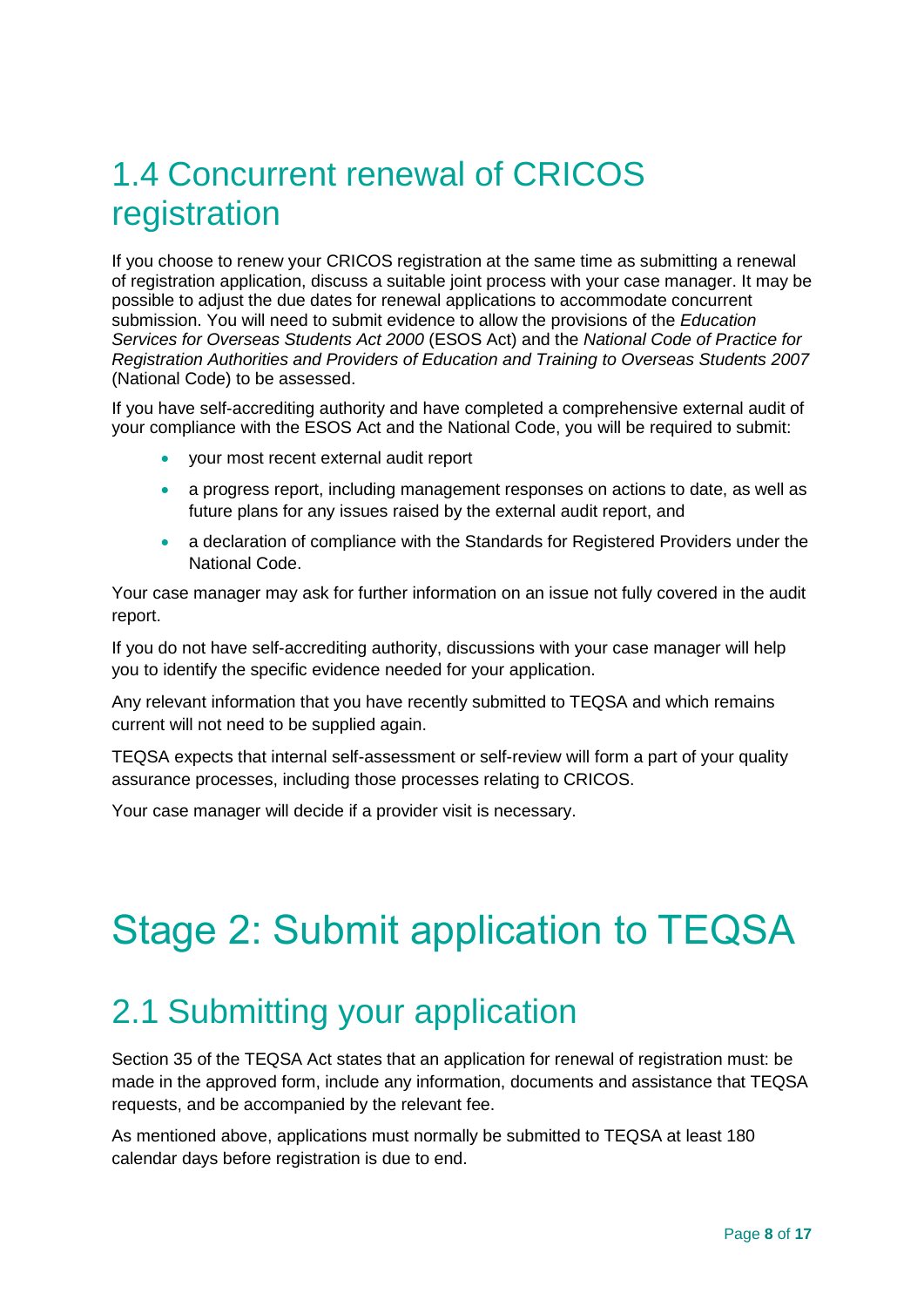The approved form for applications is the form in the provider portal. The provider portal makes it easy for you to develop your application(s), allowing you to work on them progressively online and submit them to TEQSA when you have finished. You can generate a PDF version of your application at any time to see how your application is progressing. You can edit your evidence (including by deleting documents) in any section, up until your application is submitted. You can also respond to information requests online and submit any additional evidence that may be requested through the portal.

In your application, you are encouraged to use URLs and hyperlinks where possible for information that TEQSA can easily download from your website. As a registered provider it is expected that the basis for much of your evidence will be existing documentation you have already developed and used for internal purposes. Key documents that you have already submitted to TEQSA that are still current and relevant will not have to be submitted again, as the portal also acts as a document repository.

When your application is complete, you must submit it to TEQSA via the provider portal. Be sure to include:

- your required information and evidence
- the completed Confirmed Evidence Table for Renewal of Registration, updated by you with the document titles/URL details for the specific evidence provided in the online form. Such evidence should use the naming conventions described in the guidance note on Naming Conventions for Evidence (available on TEQSA's website as well as in the online application form), and
- a signed declaration.

After you submit your application you will receive an itemised invoice as final confirmation of your application and request for payment. Note that TEQSA does not have an online payment facility.

TEQSA staff have access to the portal and can help you with any questions or administration, including maintaining the document repository. TEQSA welcomes feedback on the provider portal and will work to progressively improve it based on such feedback.

TEQSA case teams will only start to work on assessing your application after it has been submitted and TEQSA has received your application fee.

Ensure that your application includes:

- all required evidence as advised by your case manager
- clearly labelled evidence (i.e. documents and/or URL links using the naming conventions described in the guidance note on Naming Conventions for Evidence) so that TEQSA can easily locate and reference them, and
- references to relevant sections in longer documents.

You can find supporting material on the TEQSA website at: [http://www.teqsa.gov.au/teqsa](http://www.teqsa.gov.au/teqsa-contextual-overview-hes-framework)[contextual-overview-hes-framework.](http://www.teqsa.gov.au/teqsa-contextual-overview-hes-framework)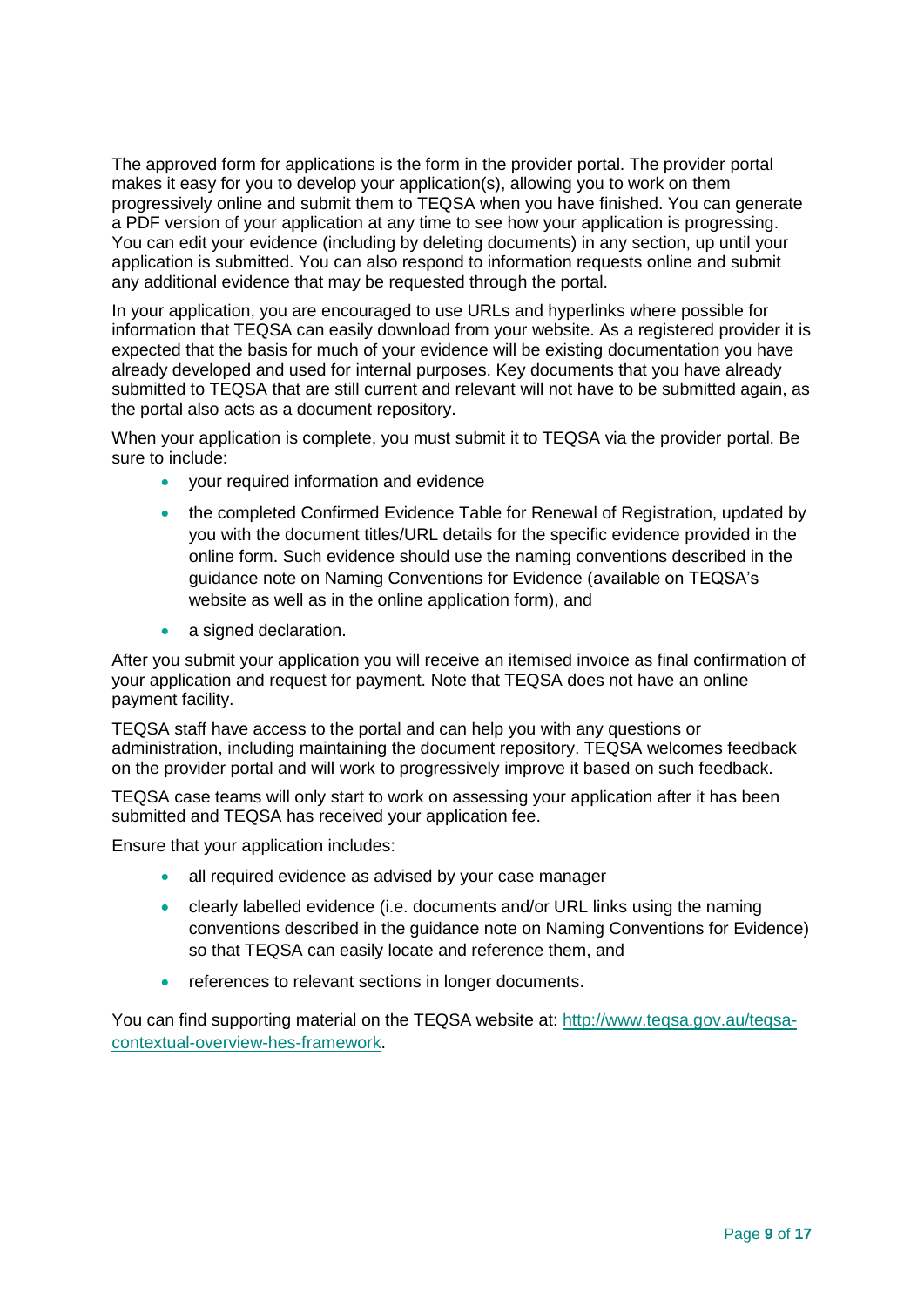### 2.2 Payment of assessment fees

You must pay your assessment fee(s) when you receive an invoice from TEQSA.

The application fees do not attract GST. A fee schedule is available at: [http://www.teqsa.gov.au/for-providers/teqsa-fees.](http://www.teqsa.gov.au/for-providers/teqsa-fees)

TEQSA's ABN is: 50 658 250 012.

### <span id="page-9-0"></span>Stage 3: Assessment process

### 3.1 Assessment

TEQSA case managers conduct assessments of applications to ascertain whether the evidence submitted confirms that the applicant meets the relevant Standards.

#### 3.2 Requests for further information

In some cases, TEQSA may request further information, documents, or assistance during the substantive assessment stage as questions arise. For example, your case manager may need to clarify aspects of your evidence or documentation or how certain policies and procedures will be implemented in practice.

#### 3.3 Use of experts

TEQSA may obtain input from a number of external experts to inform the analysis of specific parts of the application. The input from experts forms part of the evidence TEQSA will use in its assessment process and decision making.

Wherever TEQSA uses external experts as part of the assessment process, you will be given an opportunity to state whether you consider any of the experts would have a conflict of interest in relation to your application, and TEQSA will take this into account before deciding whether to engage the expert.

#### 3.4 Provider visits

TEQSA may visit one or more of your delivery sites or headquarters if required. At this visit, TEQSA may, for example, inspect facilities, equipment and resources, or clarify how relevant procedures, policies and operations are implemented through interviews with key personnel. Provider visits are another way of collecting evidence, and TEQSA will use observations and discussions held at a provider visit in its assessment and decision making to supplement or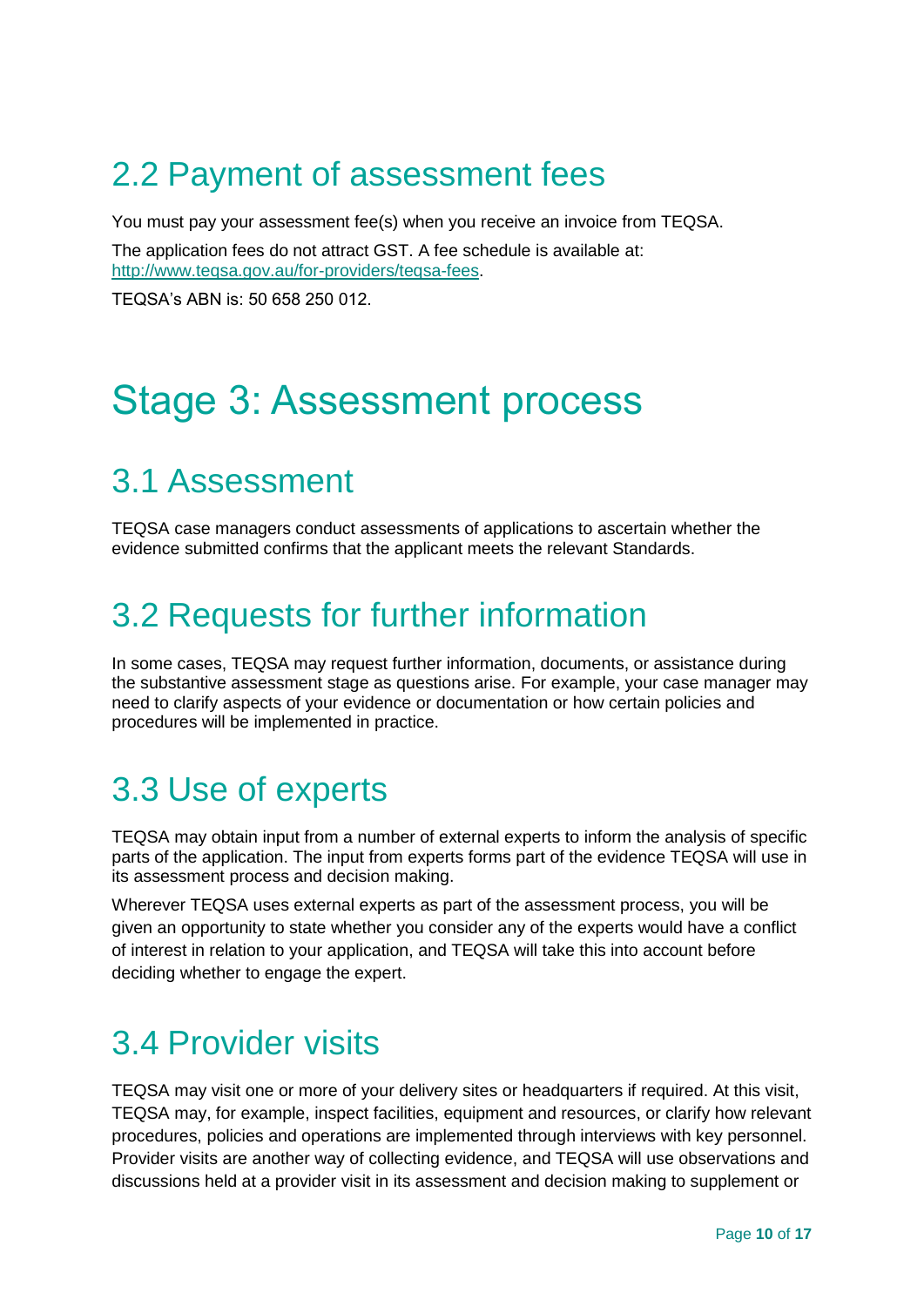validate your written evidence. At the provider visit, TEQSA may interview various groups including students, staff, and members of corporate and academic boards.

Your case manager will consult with you in advance to:

- clarify the scope of assessment to be covered during the provider visit(s)
- $\bullet$  ensure the date, timing and length of the visit(s) are appropriate
- share a program for the visit(s) and refine it with you
- arrange appropriate logistics, including the availability of key stakeholders, such as teaching staff, students, academic managers, and external advisors for the course of study, and
- minimise the impact on your operations as much as possible, taking into account student and staff availability, exam periods and semester breaks.

## <span id="page-10-0"></span>Stage 4: Findings and recommendations

At the conclusion of the assessment, an assessment report is prepared that includes recommendations to the TEQSA Commission about your application.

If the assessment report recommends the TEQSA Commission to: (a) reject your application, or (b) approve your application but impose conditions on your registration, TEQSA will send you the report for comment before the TEQSA Commission makes a decision. The report will include the reasons for the proposed decision. TEQSA may also send you any relevant evidence you might not have previously seen, such as findings from any external experts used.

### <span id="page-10-1"></span>Stage 5: Commission decision

The TEQSA Commission will consider the recommendations arising from an assessment. In reaching a decision, the TEQSA Commission will take into account the three basic principles for regulation outlined in the Process notes below.

The TEQSA Commission may decide to:

- approve the application
- approve the application and impose conditions on the renewal of registration, or
- reject the application.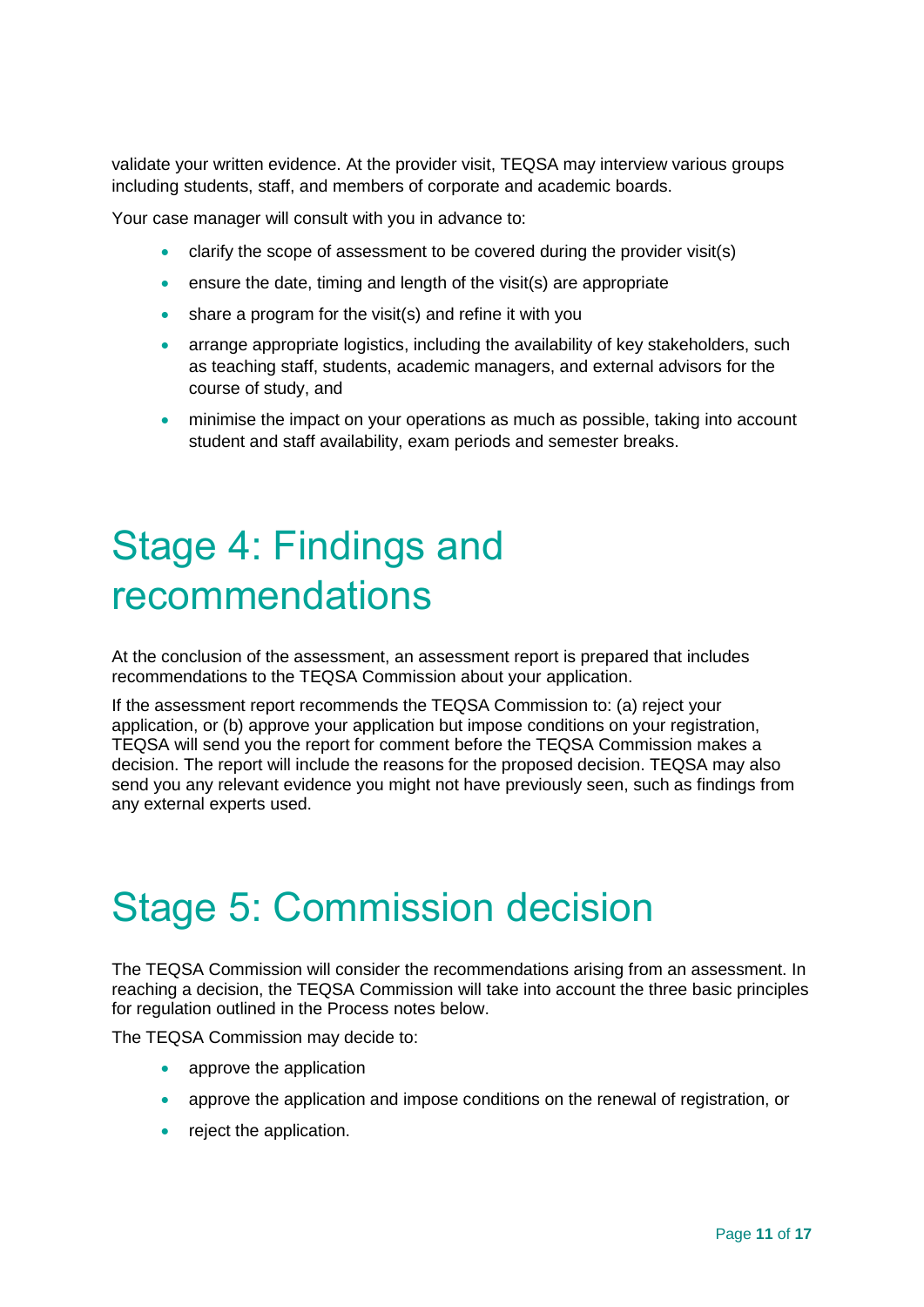Where a recommendation to reject an application or impose conditions is made, the TEQSA Commission will take into account any comments you have made on the assessment report and other information provided.

### 5.1 Notifying you of the decision

TEQSA will send you a notice of decision within 30 calendar days of making a decision to grant or reject your application, which will include the details of any conditions placed on your renewal of registration. In some cases, TEQSA may also request further information and/or may notify you of areas that may be explored further in future regulatory processes. TEQSA may also make observations about areas for improvement to support quality enhancement.

If your application has been rejected, or if conditions have been imposed on your renewal of registration, the notice of decision will be accompanied by a statement of reasons.

#### 5.2 Review of decisions

Processes are in place to certain review decisions made by TEQSA. More information about reviews of decisions is at: [www.teqsa.gov.au/for-providers/provider-obligations/review-teqsa](http://www.teqsa.gov.au/for-providers/provider-obligations/review-teqsa-decisions)[decisions.](http://www.teqsa.gov.au/for-providers/provider-obligations/review-teqsa-decisions)

## <span id="page-11-0"></span>Stage 6: TEQSA updates the National Register

### 6.1 Public report

TEQSA normally publishes reports of all decisions about provider registration and course accreditation to facilitate transparency of TEQSA's processes, regulatory decisions and the reasons for those decisions.

A public report contains TEQSA's decision and the reasons for the decision. This report is published on the National Register of Higher Education Providers after TEQSA has considered any feedback you may have given on a draft version provided to you.

TEQSA's policy on public reports is available at: [www.teqsa.gov.au/media](http://www.teqsa.gov.au/media-publications/policy-public-reporting-regulatory-decisions)[publications/policy-public-reporting-regulatory-decisions.](http://www.teqsa.gov.au/media-publications/policy-public-reporting-regulatory-decisions)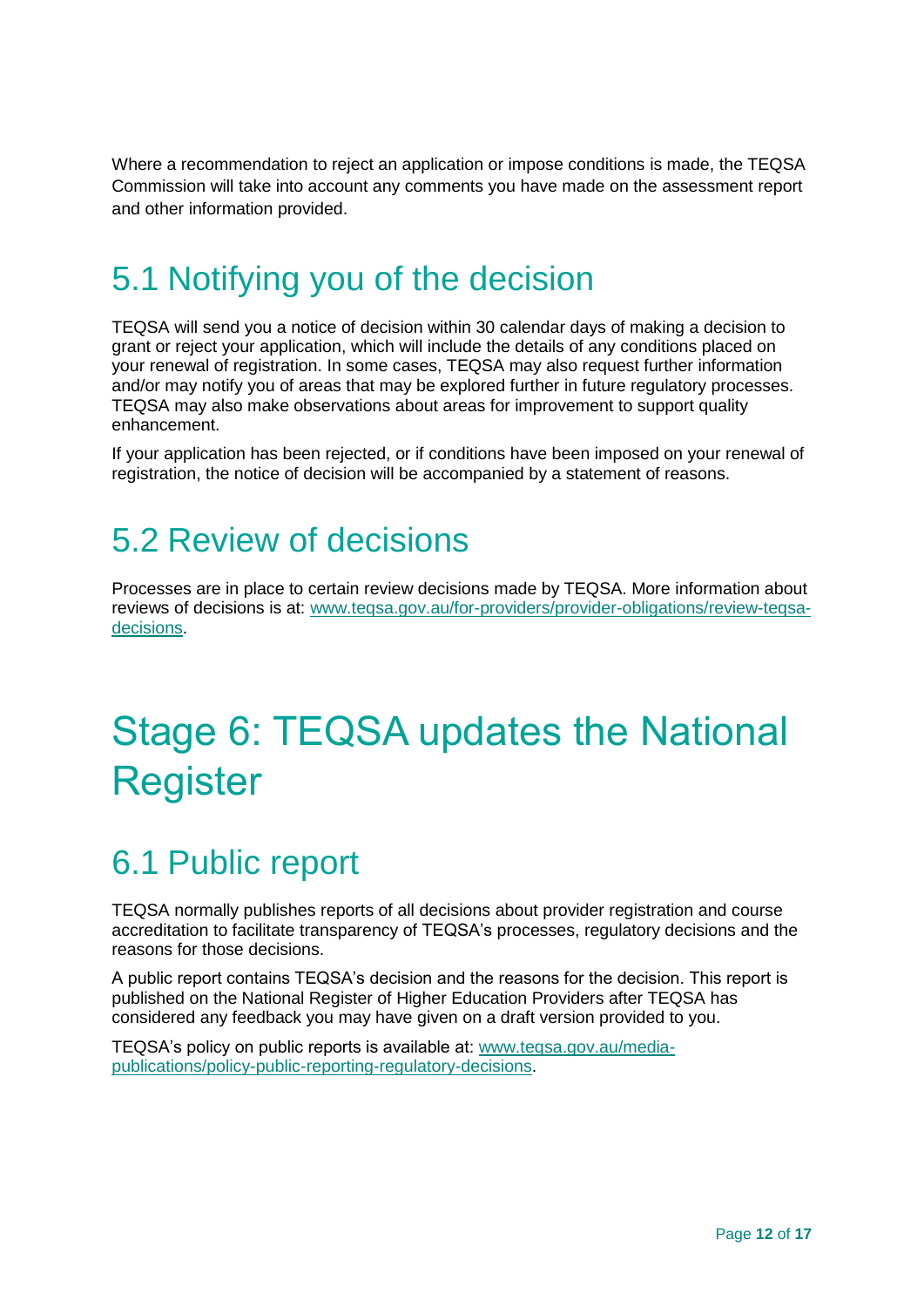### 6.2 Updating the National Register

Where an application for renewal of registration has been approved, the relevant entry in the National Register of Higher Education Providers will be updated. Where conditions are imposed on the renewal of registration of a provider, details of those conditions will also be published.

Updates to the National Register are published at least monthly and can be viewed at [http://www.teqsa.gov.au/national-register.](http://www.teqsa.gov.au/national-register)

### <span id="page-12-0"></span>Process notes

#### Case management model

TEQSA assigns particular staff members to work with each provider for all of its regulatory processes. Dialogue between providers and case managers is critical to clarify the specific evidence required (both amount and type of evidence), and to discuss provider selection of the type of documents most useful to submit with an application.

### Regulatory principles

Part 2 of the TEQSA Act requires TEQSA to comply with three basic principles of regulation, namely the principles of: regulatory necessity; reflecting risk and proportionate regulation. These principles underpin TEQSA's decisions in relation to applications for registration or course accreditation.

#### Assessment timeframes

TEQSA will ordinarily advise you of the outcome of its assessment within nine months of payment of the substantive assessment fee. TEQSA will aim to complete the assessment within six months. However, this timeframe may be shorter or longer, subject to a range of factors that can impede or assist the process, such as:

- the regulatory history of an existing provider and outcomes of previous assessments directly relevant to the application
- the strength and relevance of evidence presented by the provider
- the risk of non-compliance with the HES Framework and the ability of the provider to mitigate those risks
- the time taken by the provider to respond effectively to requests for information, and
- the level of resourcing available to TEQSA.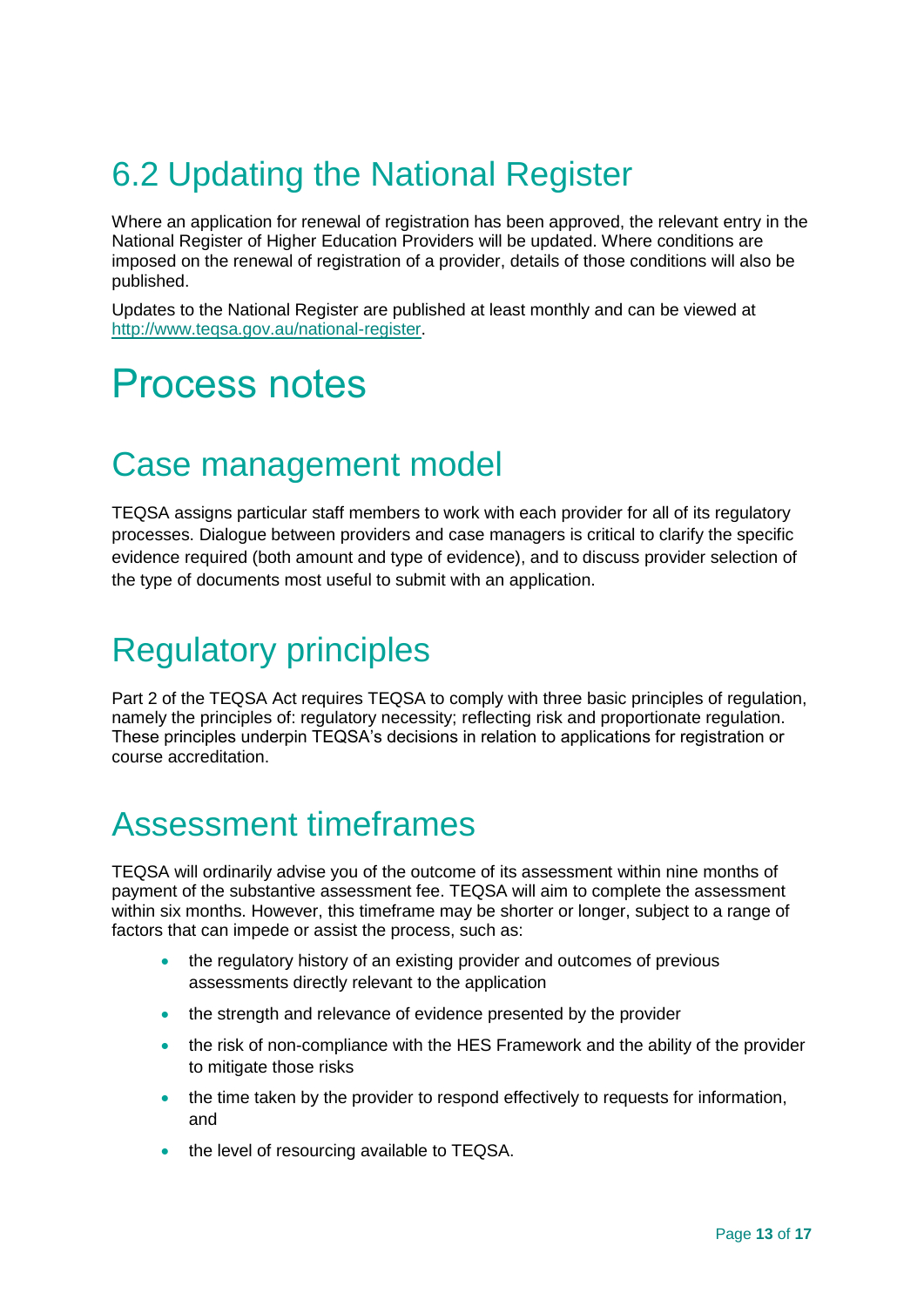### Confidentiality and accuracy of information

TEQSA has statutory obligations in relation to confidentiality; however, it operates within a public accountability framework. Where a higher education provider considers that its information should be treated as confidential by TEQSA the provider should contact its TEQSA case manager before providing the information. More information about TEQSA's approach to confidential information can be found at: [http://www.teqsa.gov.au/for](http://www.teqsa.gov.au/for-providers/provider-resources)[providers/provider-resources.](http://www.teqsa.gov.au/for-providers/provider-resources)

Providing false or misleading information in an application is a serious offence under the TEQSA Act.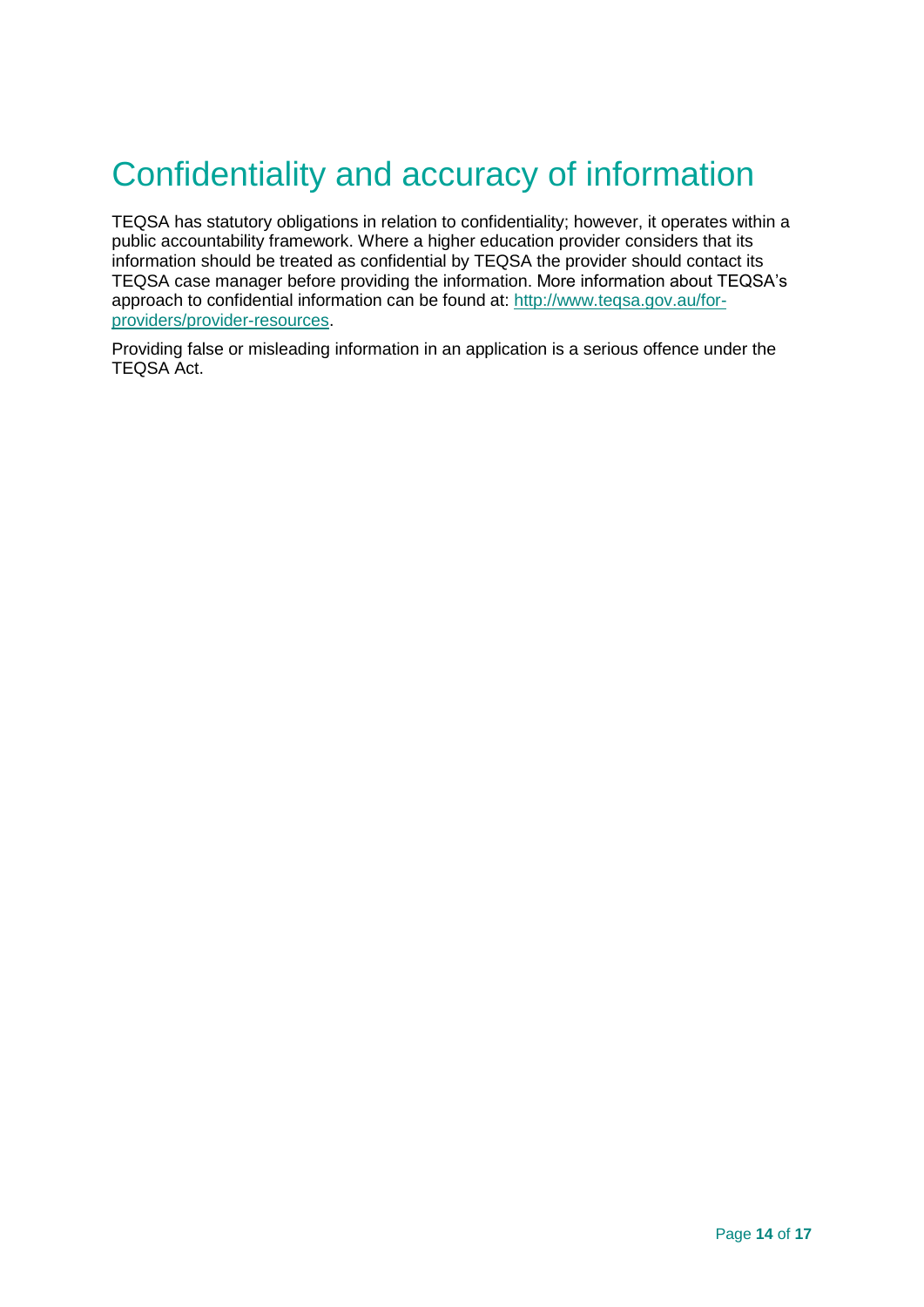| <b>Version#</b> | <b>Key changes</b><br><b>Date</b> |                                                                                                                                                                                                                                           |
|-----------------|-----------------------------------|-------------------------------------------------------------------------------------------------------------------------------------------------------------------------------------------------------------------------------------------|
| 1.0             |                                   |                                                                                                                                                                                                                                           |
| 1.1             | 2 June 2014                       |                                                                                                                                                                                                                                           |
| 2.0             | 13 April 2016                     | Updated for the HESF 2015 and made available as beta version<br>for consultation.                                                                                                                                                         |
| 2.1             | 27 September 2016                 | Evidence table updated and feedback from consultation<br>incorporated.                                                                                                                                                                    |
| 2.2             | 7 October 2016                    | Cross reference to Part B1 of the HES Framework added to the<br>Notes of Appendix A.                                                                                                                                                      |
| 2.3             | 3 November 2016                   | Appendix A updated.                                                                                                                                                                                                                       |
| 2.4             | 20 January 2017                   | Wording updated to reflect HESF 2015 now in effect, references<br>to the Confirmed Evidence Table for Renewal of Registration<br>added, and minor clarifications made in relation to Guidance<br>Note on Naming Conventions for Evidence. |
| 2.5             | 18 April 2017                     | Extension to scope (Section 1.3) updated for situations where<br>student teachers are being placed into schools or the provider<br>has responsibility for students under the age of 18.                                                   |
| 2.6             | 3 May 2017                        | Standard 7.1.4 updated in Table 1 to reflect that it is only if<br>applicable.                                                                                                                                                            |
| 2.7             | 29 August 2018                    | Update to Table 1 in Appendix A; Standards 2.3.1-5 are now<br>included in the core assessment scope, and all of the indicative<br>evidence requirements for Domain 2 - Learning Environment<br>have been updated accordingly.             |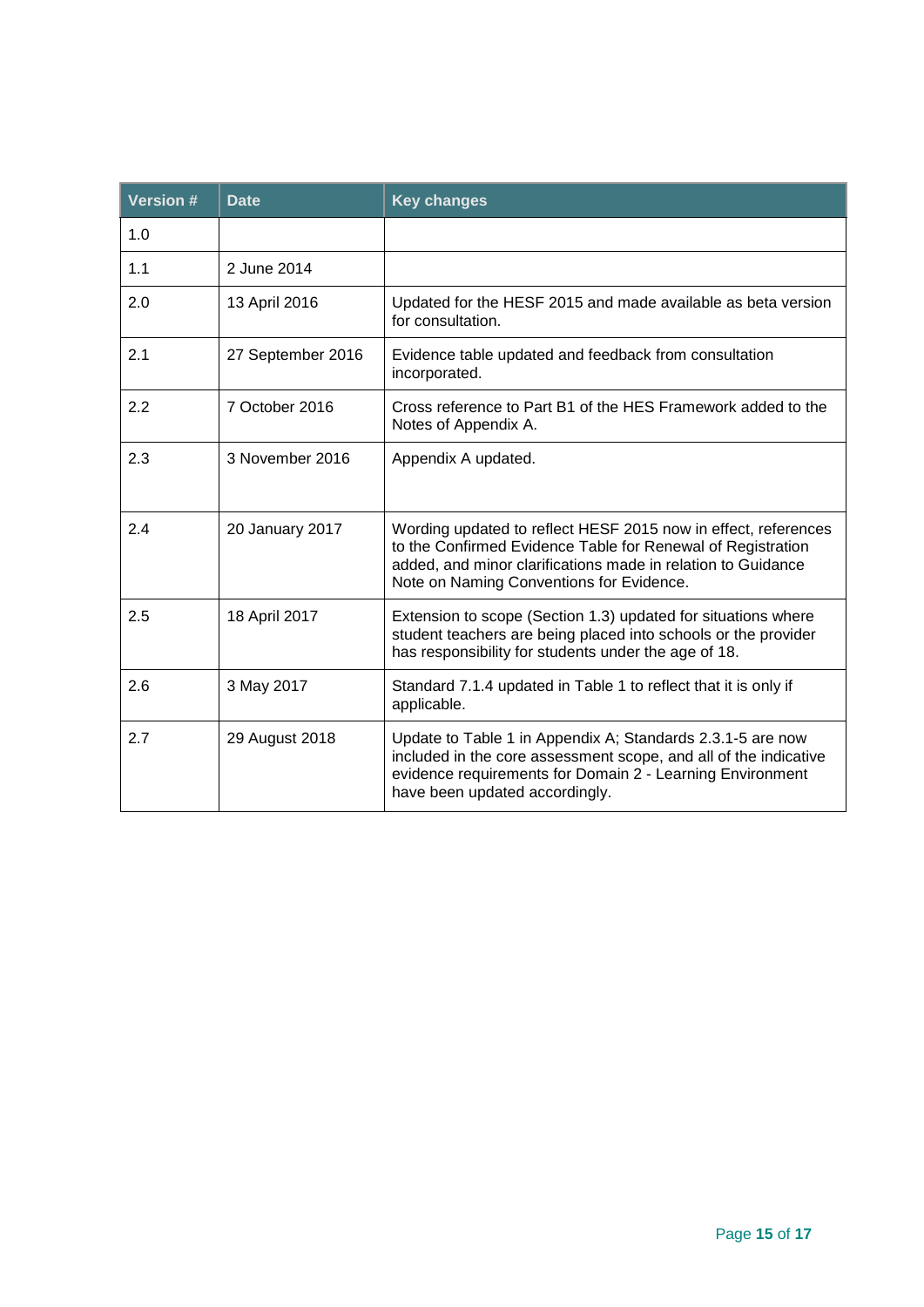### <span id="page-15-0"></span>Appendix A

#### <span id="page-15-1"></span>Table 1: Renewal of registration – core assessment scope and indicative evidence requirements

| <b>CORE STANDARDS</b>                                                             | <b>INDICATIVE EVIDENCE REQUIREMENTS</b>                                                                                                                                                                                                                                                                                                                                                                                                                                                                                                                                                                                                                                                                                                                                                                                                                                                                          |
|-----------------------------------------------------------------------------------|------------------------------------------------------------------------------------------------------------------------------------------------------------------------------------------------------------------------------------------------------------------------------------------------------------------------------------------------------------------------------------------------------------------------------------------------------------------------------------------------------------------------------------------------------------------------------------------------------------------------------------------------------------------------------------------------------------------------------------------------------------------------------------------------------------------------------------------------------------------------------------------------------------------|
| <b>LEARNING ENVIRONMENT</b><br>2.3.1-5, 2.4.4, 2.4.5                              | Policies, procedures and plans for the promotion of a<br>1 <sub>1</sub><br>safe environment and compliance with related<br>legislation (including working with children if<br>applicable)<br>2.<br>Policies, procedures and plans relating to the<br>prevention, monitoring and reporting of sexual<br>assault and sexual harassment<br>Most recent review report (and actions arising from it)<br>3.<br>or other evidence on the effectiveness of student<br>grievance and complaint processes showing current<br>trends, including for sexual assault and sexual<br>harassment                                                                                                                                                                                                                                                                                                                                 |
| <b>INSTITUTIONAL QUALITY</b><br><b>ASSURANCE</b><br>$5.1.2, 5.2.1 - 4, 5.3.1 - 7$ | Last twelve months of minutes from meetings of<br>1.<br>academic governing body and any sub-committee<br>with responsibility for course approval<br>2.<br>Most recent review reports to governing body on<br>progress against organisational targets (including<br>teaching and learning targets and student<br>performance) and other sample interim monitoring<br>reports as agreed with case manager<br>Most recent review report (and actions arising from it)<br>3.<br>or other evidence on effectiveness of academic<br>integrity processes<br>Most recent review report(s) (and actions arising) or<br>4.<br>other evidence of effectiveness of assessment (may<br>include benchmarking reports) and assurance of<br>learning<br>5.<br>Sample course accreditation proposals (including<br>outcomes of course reviews) as agreed with case<br>manager (providers with self-accrediting authority<br>only) |
| <b>GOVERNANCE AND</b><br><b>ACCOUNTABILITY</b>                                    | Last twelve months of minutes from meetings of<br>1.<br>corporate governing body                                                                                                                                                                                                                                                                                                                                                                                                                                                                                                                                                                                                                                                                                                                                                                                                                                 |